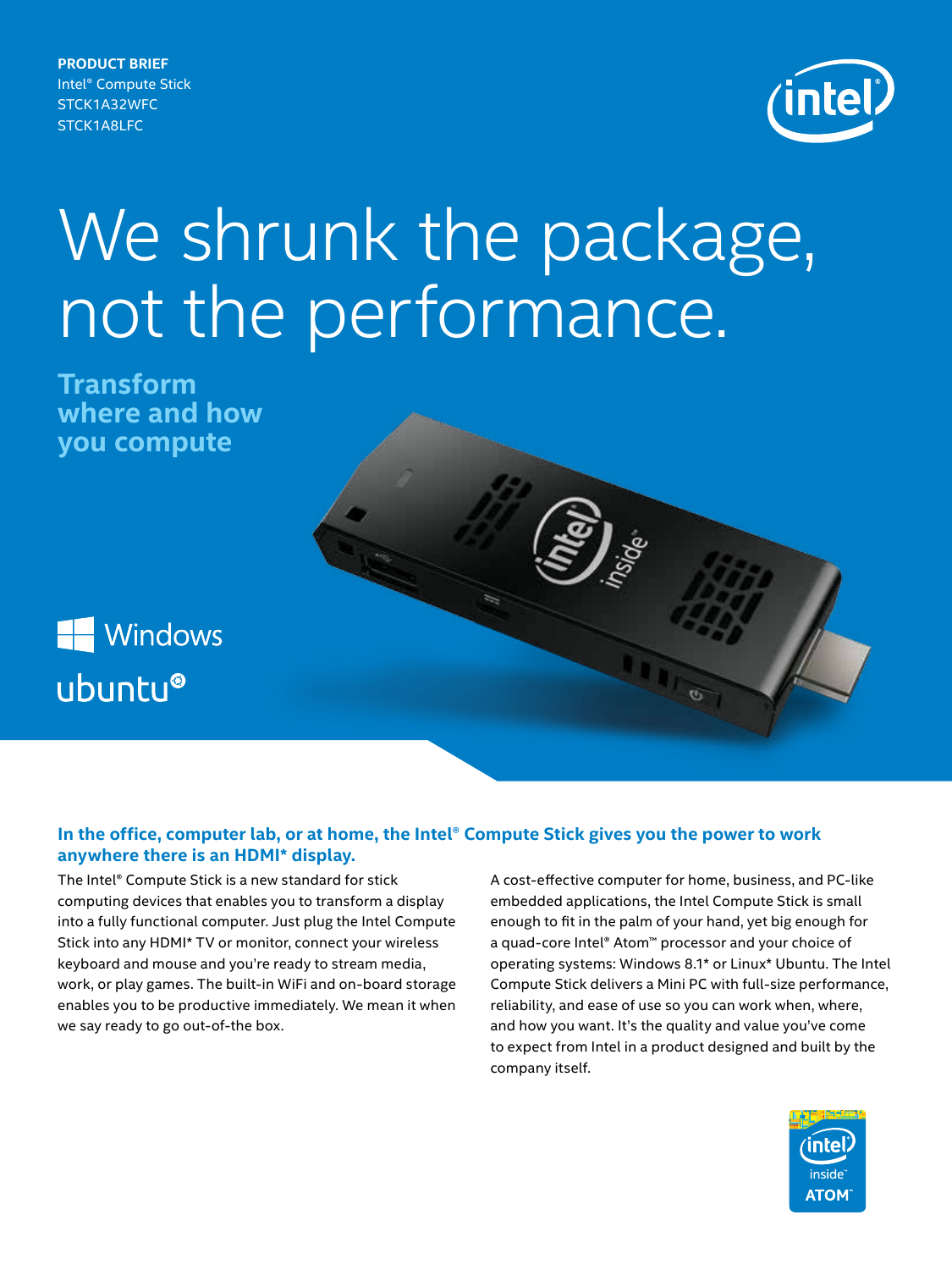# **Windows**

# **Anywhere you have a TV, you also have a Windows\*-based computer**

Plug the innovative form factor into an HDMI port on a television or display, connect a wireless keyboard and mouse, and you have a fully functional, Windows 8.1 based system. The compute stick has the performance you need to stream media, edit photos and files, or create projects. You can store your files locally for quick access or use the built-in wireless to access files from your home network and from the cloud. The quad-core Intel Atom processor gives you enough performance for casual gaming and there's also a USB port to connect your peripherals.

# ubuntu®

# **Plug, play, and produce: Linux\*-based computer makes collaboration at work simple**

The Intel Compute Stick with Ubuntu has all the performance you need for running thin client, embedded, collaboration, or cloud applications. The compute stick makes it easy to stay productive whether you're in the office, a conference room, or moving from desk to desk in the workplace. 8 GB of onboard storage means that no matter where you go, your system and your files are with you. And with the included micro SD card slot, you get the option of additional storage, allowing you to access even more files quickly and easily. And you don't need to worry about theft, either. The compute stick has a security notch for securing to objects with a cable, ensuring that your device moves only when you want it to.



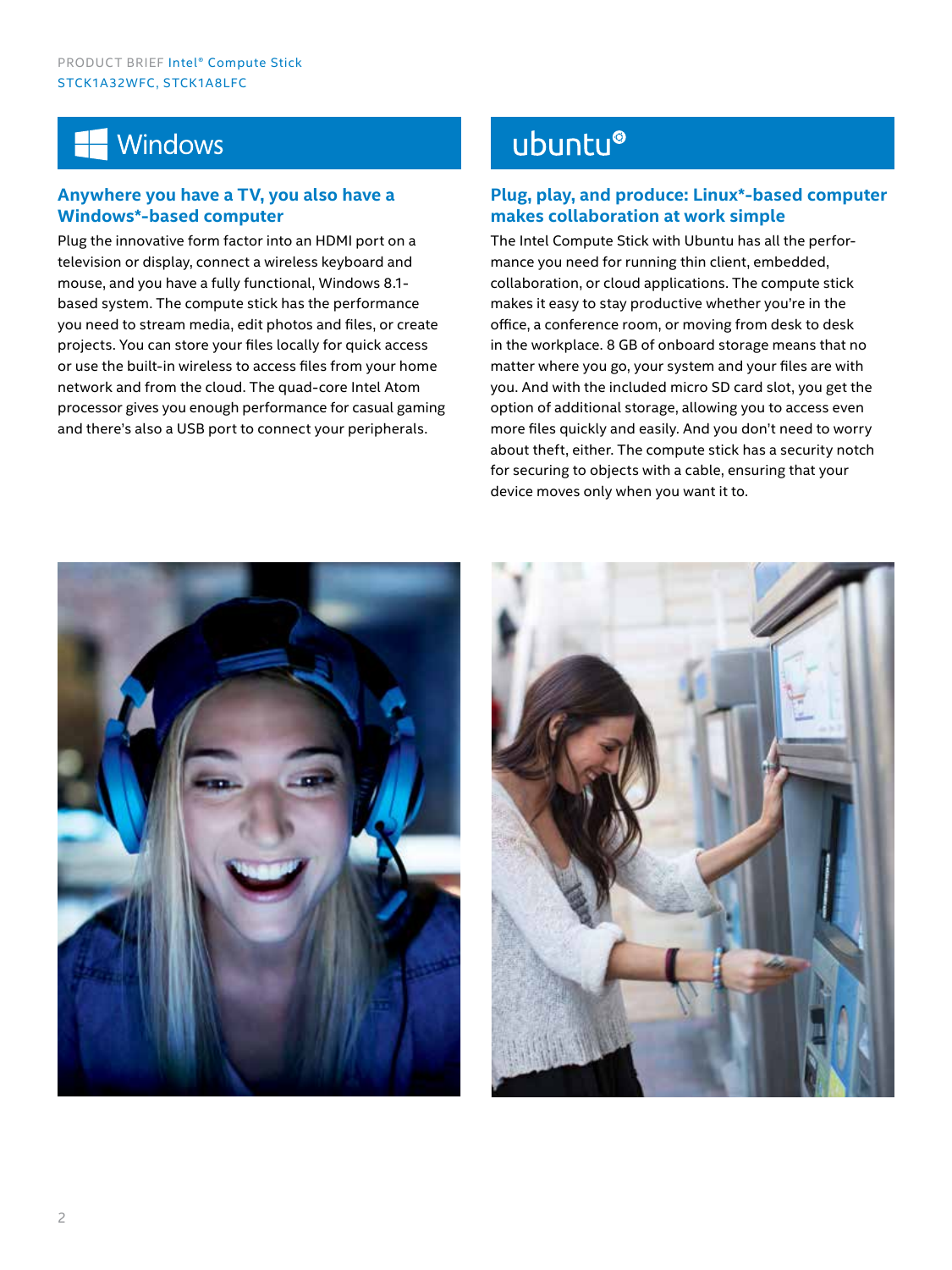

## **Optimized design for full performance**

Intel relentlessly innovates to bring you technology that helps you meet your computing needs. The innovative design of the Intel Compute Stick is fully optimized to allow you to maximize the performance of the quad-core Intel Atom processor for games, videos, spreadsheets, or presentations. In the kitchen, den, or office, your system and your files are with you, making it easy to work when, where, and how you want.

**Intel Compute Stick. Connect. Compute. It's that simple.**

Look for Intel® Compute Stick with Intel Inside® at **www.intel.com/ComputeStick**